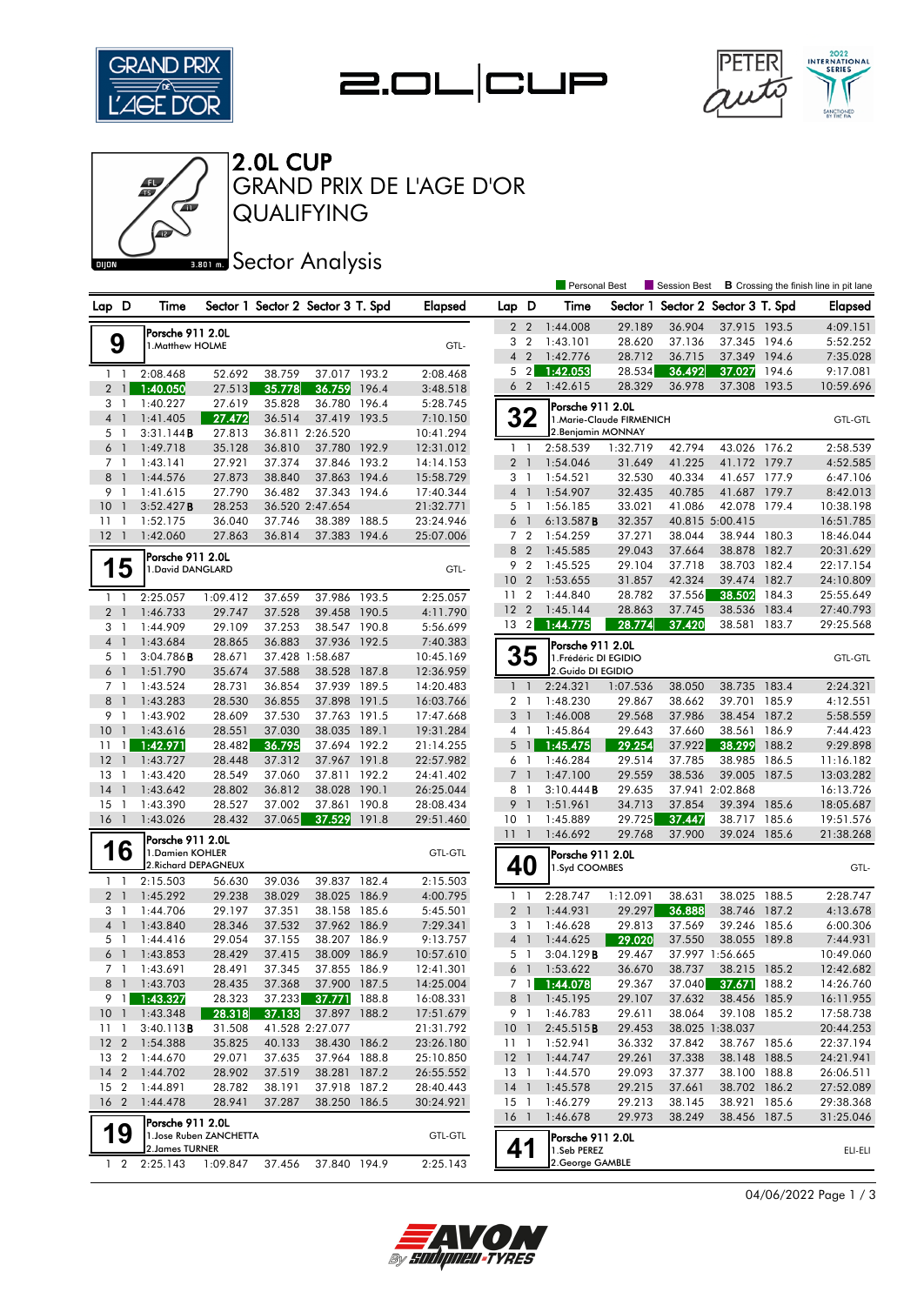







QUALIFYING GRAND PRIX DE L'AGE D'OR 2.0L CUP

## **Ban B** Sector Analysis

|                 |                          |                                           |          |                                   |                 |       |                |                 |                | <b>Personal Best</b>               |          | <b>Session Best</b> |                          |       | <b>B</b> Crossing the finish line in pit lane |
|-----------------|--------------------------|-------------------------------------------|----------|-----------------------------------|-----------------|-------|----------------|-----------------|----------------|------------------------------------|----------|---------------------|--------------------------|-------|-----------------------------------------------|
| Lap D           |                          | Time                                      |          | Sector 1 Sector 2 Sector 3 T. Spd |                 |       | <b>Elapsed</b> | Lap D           |                | Time                               | Sector 1 |                     | Sector 2 Sector 3 T. Spd |       | <b>Elapsed</b>                                |
| 1.              | $\mathbf{1}$             | 3:30.544                                  |          | 1:43.231 1:04.933                 | 42.380 191.8    |       | 3:30.544       | 3               | $\overline{1}$ | 1:52.232                           | 30.813   | 40.643              | 40.776 181.2             |       | 6:01.042                                      |
| $\overline{2}$  | $\mathbf{1}$             | 1:39.770                                  | 27.432   | 35.802                            | 36.536 192.2    |       | 5:10.314       | $4-1$           |                | 1:51.087                           | 30.424   | 39.721              | 40.942 181.5             |       | 7:52.129                                      |
| 3 1             |                          | 1:39.958                                  | 27.541   | 35.903                            | 36.514 192.9    |       | 6:50.272       | 5 1             |                | 1:51.057                           | 30.613   | 39.838              | 40.606                   | 180.3 | 9:43.186                                      |
| $\overline{4}$  | $\overline{1}$           | 1:44.657                                  | 28.079   | 39.478                            | 37.100 192.5    |       | 8:34.929       | 6               | $\overline{1}$ | 3:38.222B                          | 31.767   |                     | 40.087 2:26.368          |       | 13:21.408                                     |
| 5 <sub>1</sub>  |                          | 1:44.585                                  | 29.225   | 38.806                            | 36.554 192.9    |       | 10:19.514      | 7 <sub>2</sub>  |                | 1:56.552                           | 37.693   | 39.410              | 39.449 184.6             |       | 15:17.960                                     |
| $6-1$           |                          | 1:39.799                                  | 27.416   | 35.992                            | 36.391          | 192.9 | 11:59.313      | 8 2             |                | 1:51.393                           | 32.497   | 38.847              | 40.049                   | 184.9 | 17:09.353                                     |
| 7 <sub>1</sub>  |                          | 1:39.751                                  | 27.400   | 35.876                            | 36.475 192.9    |       | 13:39.064      | 9 <sub>2</sub>  |                | 1:46.676                           | 29.182   | 38.566              | 38.928                   | 184.6 | 18:56.029                                     |
| 8               | $\overline{1}$           | 1:39.795                                  | 27.323   | 35.955                            | 36.517          | 194.6 | 15:18.859      | 10 <sub>2</sub> |                | 1:47.612                           | 29.774   | 38.527              | 39.311                   | 185.6 | 20:43.641                                     |
| 9               | $\mathbf{1}$             | $3:18.586$ <b>B</b>                       | 29.824   |                                   | 38.849 2:09.913 |       | 18:37.445      | 11              | $\overline{2}$ | 1:46.546                           | 29.496   | 38.198              | 38.852                   | 184.0 | 22:30.187                                     |
| 10              | $\overline{2}$           | 1:48.564                                  | 35.049   | 36.880                            | 36.635 191.5    |       | 20:26.009      | 12 <sup>2</sup> |                | 1:54.612                           | 31.756   | 41.569              | 41.287                   | 182.4 | 24:24.799                                     |
| 11              | $\overline{2}$           | 1:41.329                                  | 27.454   | 37.182                            | 36.693          | 191.5 | 22:07.338      |                 |                |                                    |          |                     |                          |       |                                               |
| 12              | $\overline{2}$           | 1:40.504                                  | 27.370   | 36.438                            | 36.696 192.2    |       | 23:47.842      |                 | 64             | Porsche 911 2.0L                   |          |                     |                          |       |                                               |
| 13              | $\overline{2}$           | 1:40.425                                  | 27.471   | 36.234                            | 36.720          | 192.9 | 25:28.267      |                 |                | 1.Andrew SMITH<br>2. Oliver BRYANT |          |                     |                          |       | ELI-ELI                                       |
| 14              | $\overline{2}$           | 1:48.699                                  | 31.977   | 39.357                            | 37.365          | 191.8 | 27:16.966      | $1\quad$        |                | 2:07.255                           | 51.509   | 39.005              | 36.741                   | 191.2 | 2:07.255                                      |
| 15              | $\overline{2}$           | 1:40.398                                  | 27.276   | 36.522                            | 36.600          | 191.5 | 28:57.364      | 2 <sub>1</sub>  |                | 1:40.350                           | 27.838   | 36.066              | 36.446                   | 192.2 | 3:47.605                                      |
| 16              | $\overline{2}$           | 1:40.057                                  | 27.223   | 36.100                            | 36.734 191.5    |       | 30:37.421      | 3               | $\overline{1}$ | 1:39.920                           | 27.347   | 36.014              | 36.559                   | 192.5 | 5:27.525                                      |
|                 |                          |                                           |          |                                   |                 |       |                | $\overline{4}$  | $\overline{1}$ | 2:57.917B                          | 27.368   |                     | 36.042 1:54.507          |       | 8:25.442                                      |
| 54              |                          | Porsche 911 2.0L<br>1. Gaby VON OPPENHEIM |          |                                   |                 |       | <b>GTL-GTL</b> | 5 <sub>1</sub>  |                | 1:48.887                           | 34.382   | 37.033              | 37.472 190.1             |       | 10:14.329                                     |
|                 |                          | 2. Marc de SIEBENTHAL                     |          |                                   |                 |       |                | 6 <sup>1</sup>  |                | 1:45.873                           | 28.031   | 37.846              | 39.996 192.9             |       | 12:00.202                                     |
| $1\quad$        |                          | 2:20.787                                  | 1:05.155 | 37.670                            | 37.962 184.9    |       | 2:20.787       | 7 <sub>1</sub>  |                | 1:40.366                           | 27.508   | 36.116              | 36.742 192.5             |       | 13:40.568                                     |
| 2 <sub>1</sub>  |                          | 1:43.642                                  | 28.426   | 37.216                            | 38.000          | 187.5 | 4:04.429       | 8               | $\overline{1}$ | 1:40.703                           | 27.566   | 36.202              | 36.935                   | 192.2 | 15:21.271                                     |
| 3               | $\mathbf{1}$             | 1:42.887                                  | 28.545   | 36.762                            | 37.580          | 187.5 | 5:47.316       | 9               | -1             | 1:42.680                           | 28.235   | 37.184              | 37.261 191.8             |       | 17:03.951                                     |
| 4 <sub>1</sub>  |                          | 1:44.074                                  | 28.474   | 37.300                            | 38.300          | 186.2 | 7:31.390       | 10              | $\overline{1}$ | $3:50.004$ B                       | 27.792   |                     | 36.867 2:45.345          |       | 20:53.955                                     |
| 5 <sub>1</sub>  |                          | 1:42.768                                  | 28.542   | 36.717                            | 37.509          | 189.5 | 9:14.158       | 11              | $\overline{2}$ | 1:56.356                           | 41.545   | 37.805              | 37.006 192.2             |       | 22:50.311                                     |
| 6 <sup>1</sup>  |                          | $3:56.249$ <b>B</b>                       | 28.298   |                                   | 37.834 2:50.117 |       | 13:10.407      | 12 <sub>2</sub> |                | 1:40.072                           | 27.276   | 36.091              | 36.705 193.9             |       | 24:30.383                                     |
| 7 <sub>1</sub>  |                          | 1:52.757                                  | 35.326   | 39.082                            | 38.349          | 187.2 | 15:03.164      | 13 2            |                | 1:40.061                           | 27.377   | 36.129              | 36.555 193.2             |       | 26:10.444                                     |
| 8               | $\overline{1}$           | 1:46.352                                  | 29.168   | 38.179                            | 39.005          | 187.2 | 16:49.516      | $14 \quad 2$    |                | 1:41.271                           | 27.418   | 36.556              | 37.297 192.5             |       | 27:51.715                                     |
| 9               | $\overline{1}$           | 1:47.276                                  | 29.968   | 38.230                            | 39.078          | 186.2 | 18:36.792      |                 |                |                                    |          |                     |                          |       |                                               |
| 10              | $\overline{1}$           | 1:46.466                                  | 29.503   | 38.024                            | 38.939          | 186.5 | 20:23.258      |                 |                | Porsche 911 2.0L<br>1.Mark SUMPTER |          |                     |                          |       | ELI-ELI                                       |
| 11              | $\mathbf{1}$             | 1:45.965                                  | 29.214   | 38.533                            | 38.218          | 188.2 | 22:09.223      | $\prime\prime$  |                | 2.Andrew JORDAN                    |          |                     |                          |       |                                               |
| 12              | $\overline{1}$           | 1:45.395                                  | 29.382   | 37.473                            | 38.540          | 187.8 | 23:54.618      | $\mathbf{1}$    | $\overline{1}$ | 3:22.109                           | 2:06.013 | 38.982              | 37.114 192.9             |       | 3:22.109                                      |
| $13-1$          |                          | 1:45.811                                  | 29.566   | 37.687                            | 38.558          | 185.6 | 25:40.429      | 2 <sub>1</sub>  |                | 1:42.606                           | 27.441   | 38.130              | 37.035 193.5             |       | 5:04.715                                      |
|                 |                          |                                           |          |                                   |                 |       |                | 3               | -1             | 1:41.348                           | 27.650   | 36.018              | 37.680 192.9             |       | 6:46.063                                      |
| 55              |                          | Porsche 911 2.0L<br>1. Philippe de CRAENE |          |                                   |                 |       | GTL-           | 4 <sup>1</sup>  |                | 1:40.215                           | 27.730   | 35.703              | 36.782 196.0             |       | 8:26.278                                      |
|                 |                          |                                           |          |                                   |                 |       |                | 5               | $\overline{1}$ | 1:40.050                           | 27.411   | 35.996              | 36.643 196.4             |       | 10:06.328                                     |
| $1\quad$        |                          | 2:13.826                                  | 53.284   | 41.292                            | 39.250          | 189.5 | 2:13.826       | 6               |                | 3:07.533B                          | 28.228   |                     | 36.104 2:03.201          |       | 13:13.861                                     |
| 2 <sub>1</sub>  |                          | 1:45.515                                  | 29.144   | 38.395                            | 37.976 187.8    |       | 3:59.341       | 7 <sub>2</sub>  |                | 1:46.499                           | 33.615   | 36.344              | 36.540 194.9             |       | 15:00.360                                     |
| 3               | $\overline{\phantom{a}}$ | 1:44.167                                  | 28.252   | 37.831                            | 38.084          | 188.2 | 5:43.508       | 8               | $\overline{2}$ | 1:39.289                           | 27.222   | 35.717              | 36.350                   | 195.7 | 16:39.649                                     |
| 4               | - 1                      | 1:44.085                                  | 28.674   | 37.493                            | 37.918          | 188.5 | 7:27.593       | 9               | $\vert$ 2      | 1:39.010                           | 27.249   | 35.511              | 36.250                   | 196.0 | 18:18.659                                     |
| $5-1$           |                          | 1:43.842                                  | 28.649   | 37.106                            | 38.087 188.2    |       | 9:11.435       | 10 <sub>2</sub> |                | 1:39.015                           | 27.229   | 35.570              | 36.216                   | 197.8 | 19:57.674                                     |
| 6               | $\overline{1}$           | 1:43.934                                  | 28.706   | 37.137                            | 38.091          | 187.5 | 10:55.369      | 11              | $\overline{2}$ | 3:08.085B                          | 27.144   |                     | 36.356 2:04.585          |       | 23:05.759                                     |
| $7^{\circ}$     | $\overline{1}$           | 1:43.599                                  | 28.838   | 37.094                            | 37.667          | 188.8 | 12:38.968      | 12 <sub>2</sub> |                | 1:45.247                           | 33.199   | 35.639              | 36.409 196.4             |       | 24:51.006                                     |
| 8               | $\mathbf{1}$             | 1:43.170                                  | 28.429   | 37.181                            | 37.560          | 189.1 | 14:22.138      | 13              | $\overline{2}$ | 1:43.244                           | 27.166   | 38.466              | 37.612 193.9             |       | 26:34.250                                     |
|                 | 9 <sub>1</sub>           | 1:43.378                                  | 28.544   | 37.170                            | 37.664 190.1    |       | 16:05.516      | $14 \quad 2$    |                | 1:43.159                           | 27.140   | 36.269              | 39.750 195.3             |       | 28:17.409                                     |
| 10 1            |                          | 2:42.737B                                 | 28.914   |                                   | 37.117 1:36.706 |       | 18:48.253      | 15 2            |                | 1:39.185                           | 27.263   | 35.667              | 36.255 196.7             |       | 29:56.594                                     |
| 111             |                          | 1:51.391                                  | 35.890   | 37.346                            | 38.155 188.5    |       | 20:39.644      |                 |                | Porsche 911 2.0L                   |          |                     |                          |       |                                               |
| $12-1$          |                          | 1:44.484                                  | 29.011   | 37.294                            | 38.179 189.5    |       | 22:24.128      |                 | 84             | 1.Steve JONES                      |          |                     |                          |       | <b>GTL-GTL</b>                                |
| 13 <sup>1</sup> |                          | 1:45.533                                  | 29.267   | 37.805                            | 38.461 187.5    |       | 24:09.661      |                 |                |                                    |          |                     |                          |       |                                               |
| 14 1            |                          | 1:44.148                                  | 28.995   | 37.012                            | 38.141 189.1    |       | 25:53.809      |                 |                | $1 \quad 1 \quad 2:16.325$         | 54.867   | 40.486              | 40.972 181.8             |       | 2:16.325                                      |
| $15-1$          |                          | 1:44.611                                  | 28.597   | 37.494                            | 38.520 188.2    |       | 27:38.420      |                 | 2 1            | 1:47.651                           | 29.439   | 38.417              | 39.795 184.3             |       | 4:03.976                                      |
| $16-1$          |                          | 1:44.484                                  | 29.030   | 37.266                            | 38.188 187.8    |       | 29:22.904      |                 | 3 <sup>1</sup> | 1:47.996                           | 29.940   | 38.978              | 39.078 185.9             |       | 5:51.972                                      |
| $17-1$          |                          | 1:44.246                                  | 28.644   | 37.500                            | 38.102 188.2    |       | 31:07.150      |                 | 4 1            | 1:48.048                           | 30.379   | 38.857              | 38.812 185.9             |       | 7:40.020                                      |
|                 |                          | Porsche 911 2.0L                          |          |                                   |                 |       |                |                 | $5 \parallel$  | 1:46.664                           | 29.889   | 38.121              | 38.654 187.5             |       | 9:26.684                                      |
|                 | 63                       | 1.Bruno FRANDEBOEUF                       |          |                                   |                 |       | <b>GTL-GTL</b> |                 | 6 1            | 1:47.647                           | 29.982   | 38.690              | 38.975 184.9             |       | 11:14.331                                     |
|                 |                          | 2.Jean-Marc BACHELIER                     |          |                                   |                 |       |                |                 | 7 1            | 1:48.439                           | 30.449   | 38.812              | 39.178 182.7             |       | 13:02.770                                     |
| $1 \quad 1$     |                          | 2:17.093                                  | 50.755   | 43.018                            | 43.320 174.5    |       | 2:17.093       | 8               | $\overline{1}$ | 1:48.253                           | 31.023   | 38.495              | 38.735 183.7             |       | 14:51.023                                     |
| 2 <sub>1</sub>  |                          | 1:51.717                                  | 30.729   | 40.346                            | 40.642 179.4    |       | 4:08.810       | 9 1             |                | 1:48.278                           | 30.289   | 38.744              | 39.245 182.7             |       | 16:39.301                                     |

04/06/2022 Page 2 / 3